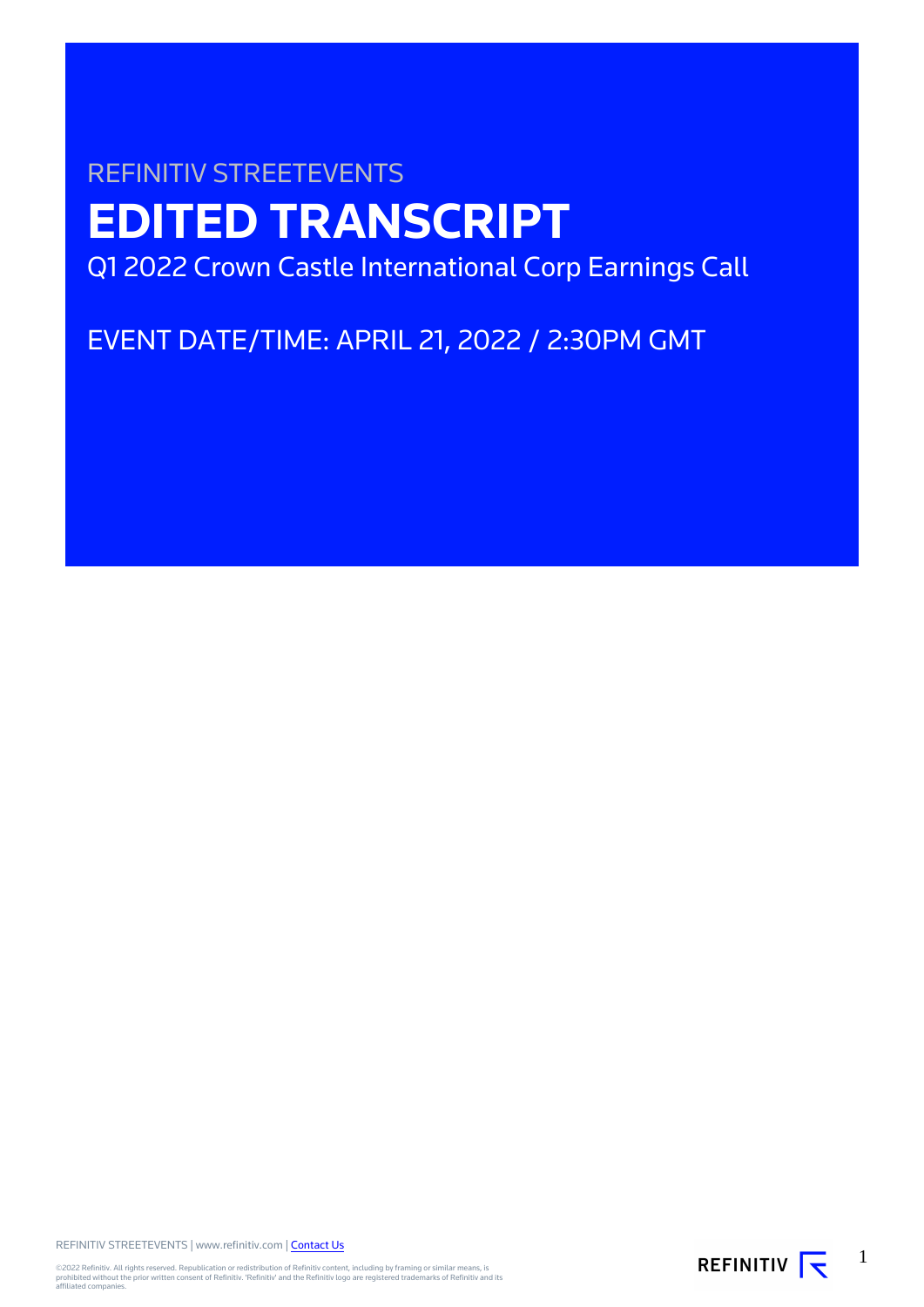#### **CORPORATE PARTICIPANTS**

**Benjamin Raymond Lowe** Crown Castle International Corp. - Senior VP of Corporate Finance & Treasurer **Daniel K. Schlanger** Crown Castle International Corp. - Executive VP & CFO **Jay A. Brown** Crown Castle International Corp. - President, CEO & Director

#### **CONFERENCE CALL PARTICIPANTS**

**Ahmed Sami Badri** Crédit Suisse AG, Research Division - Senior Analyst **David Anthony Guarino** Green Street Advisors, LLC, Research Division - Senior Analyst of Data Centers & Towers **David William Barden** BofA Securities, Research Division - MD **Gregory Bradford Williams** Cowen and Company, LLC, Research Division - Director **Jonathan Atkin** RBC Capital Markets, Research Division - MD & Senior Analyst **Matthew Niknam** Deutsche Bank AG, Research Division - Director **Michael Ian Rollins** Citigroup Inc., Research Division - MD & U.S. Telecoms Analyst **Nicholas Ralph Del Deo** MoffettNathanson LLC - Senior Analyst **Philip A. Cusick** JPMorgan Chase & Co, Research Division - MD and Senior Analyst **Richard Hamilton Prentiss** Raymond James & Associates, Inc., Research Division - Head of Telecommunication Services Equity Research & Research Analyst **Simon William Flannery** Morgan Stanley, Research Division - MD **Walter Paul Piecyk** LightShed Partners, LLC - Partner & TMT Analyst

#### **PRESENTATION**

#### **Operator**

Good day and welcome to the Crown Castle Q1 2022 Earnings Call. Today's conference is being recorded. At this time, I'd like to turn the conference over to Mr. Ben Lowe, Senior Vice President of Corporate Finance. Please go ahead, sir.

#### **Benjamin Raymond Lowe Crown Castle International Corp. - Senior VP of Corporate Finance & Treasurer**

Great. Thank you, Cody, and good morning, everyone. Thank you for joining us today as we discuss our first quarter 2022 results. With me on the call this morning are Jay Brown, Crown Castle's Chief Executive Officer; and Dan Schlanger, Crown Castle's Chief Financial **Officer** 

To aid the discussion, we have posted supplemental materials in the Investors section of our website at crowncastle.com that will be referenced throughout the call this morning.

This conference call will contain forward-looking statements, which are subject to certain risks, uncertainties and assumptions, and the actual results may vary materially from those expected. Information about potential factors, which could affect our results, is available in the press release and the Risk Factors sections of the company's SEC filings. Our statements are made as of today, April 21, 2022, and we assume no obligation to update any forward-looking statements.

In addition, today's call includes discussions of certain non-GAAP financial measures. Tables reconciling these non-GAAP financial measures are available in the supplemental information package in the Investors section of the company's website at crowncastle.com.

#### With that, let me turn the call over to Jay.

#### **Jay A. Brown Crown Castle International Corp. - President, CEO & Director**

Thanks, Ben, and good morning, everyone. Thanks for joining us on the call. As you saw from our first quarter results yesterday and our increased full year outlook, the strength of the U.S. market continues to stand out. We are seeing the benefits of a strong leasing environment as we support our customers' deployment of 5G. As a result, we expect to deliver another year of 6% organic tower revenue growth in 2022, once again leading the tower industry in the U.S. I'm also excited about the progress our team is making to scale our small cell capabilities to accelerate the pace of deployments from approximately 5,000 nodes we expect to deliver this year to more than 10,000 per year starting in 2023.

Looking further out, I believe our strategy, an unmatched portfolio of more than 40,000 towers and approximately 115,000 small cells on

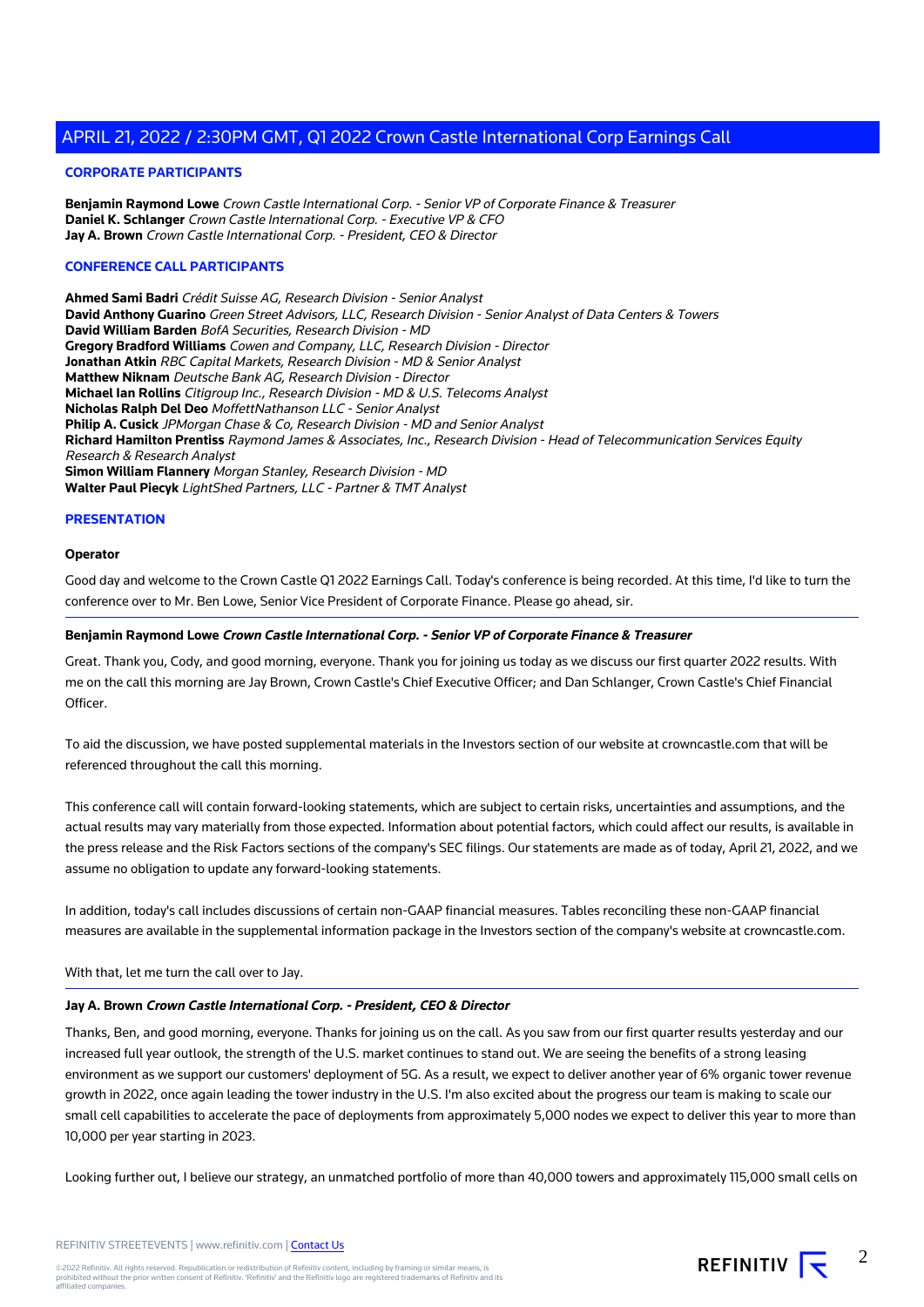air or under contract and 80,000 route miles of fiber concentrated in the top U.S. markets, have positioned Crown Castle to generate 7% to 8% growth in dividends per share for years to come.

Dan will discuss the financial results and increased outlook, so I'll concentrate my comments on our strategy to deliver the highest, risk-adjusted returns for our shareholders by growing our dividend and investing in assets that will generate future growth. Consistent with our long-held view, we remain focused on the U.S. because we believe it represents the best market in the world for wireless infrastructure ownership when considering both growth and risk.

As you can see on Slide 3, this strategy has produced tremendous results for shareholders with a combination of significant growth and a high-quality dividend. Since the establishment of the 5G standards and the start of the associated network upgrade in 2017, we have delivered double-digit annual AFFO per share growth, which, when added to our approximately 3% dividend yield over that same time period, generated returns of approximately 14% per year to our shareholders, which has led the tower industry over this time period.

Our growth has been driven by our customers investing \$30 billion to \$40 billion annually in their network, with the deployment of more spectrum and cell sites to keep pace with the rapid growth in mobile data demand. Because the market fundamentals are so compelling, the U.S. market continues to attract an outsized amount of capital investment by network operators. According to industry estimates, wireless operators in North America are expected to account for more than 30% of global mobile network investment through 2025, which is staggering when you consider those same operators address less than 5% of the world's population. This outside investment in the U.S. is understandable when you look at the fundamentals in the U.S. relative to other markets.

As you can see on Slide 4, the amount of data consumed monthly per user and the ability for wireless operators to charge for that data consumption, therefore, justifying further investments, are significantly higher in the U.S. This slide illustrates the virtuous circle that has developed in the U.S. wireless market and that we believe is sustainable over the long term. Over the last couple of decades, U.S. carriers have invested hundreds of billions of dollars to develop wireless networks, which has created a platform for innovation and ubiquitous connectivity. As a result of the quality of the network and the user experience, U.S. consumers have used their wireless devices more and more, and they have been willing and able to pay more for that improving mobile experience. In turn, U.S. carriers have taken the higher cash flows generated from customers and invested in their networks, and the cycle continues as evidenced by U.S. carriers investing more than \$200 billion into their networks, including spectrum and CapEx over the last 4 years.

We believe we are best positioned to benefit from this virtuous cycle in the U.S. with towers, small cells and fiber, all of which are necessary for the deployment of 5G. With the 3 established network operators and a new intranet scale in DISH, all upgrading and developing nationwide 5G networks, the fundamentals in the U.S. market are as positive as I can remember during my 20-plus years at Crown Castle. We have invested more than \$40 billion of capital to date in towers, and more recently, small cells and fiber that are mission-critical for wireless networks to pursue this opportunity.

We are currently generating a 10% return on our total invested capital, with the opportunity to increase that return over time as we add customers on our tower and fiber assets and grow our cash flow. To that point, we are seeing significant demand for our infrastructure solutions with our customers upgrading thousands of tower sites for 5G while also preparing for the next phase of network densification that will require tens of thousands of small cells as reflected in our record backlog of 60,000 small cell nodes.

Importantly, we benefit from these superior growth trends while being leveraged solely for the favorable dynamics in the U.S. wireless market. As compared to international markets, we believe the U.S. not only has the best growth profile as I just discussed, but it also has the lowest risk, resulting from a supportive market structure that incentivizes carriers to spend on improving their networks as they compete on network quality, resulting in less churn on our assets, no exposure to loss of value from foreign currencies and social and governmental policies that are stable and supportive of improving connectivity and expanding broadband access.

Because we believe the U.S. has both greater growth potential and lower risk, we are focusing our investments solely in the U.S. We have an unmatched portfolio of assets that is producing growing cash flows by providing access to existing and new customers that are building 5G networks, and we are investing in new small cell and fiber assets that our customers need for their wireless networks, which we believe increases our ability to capitalize on 5G growth trends.

REFINITIV STREETEVENTS | www.refinitiv.com | [Contact Us](https://www.refinitiv.com/en/contact-us)

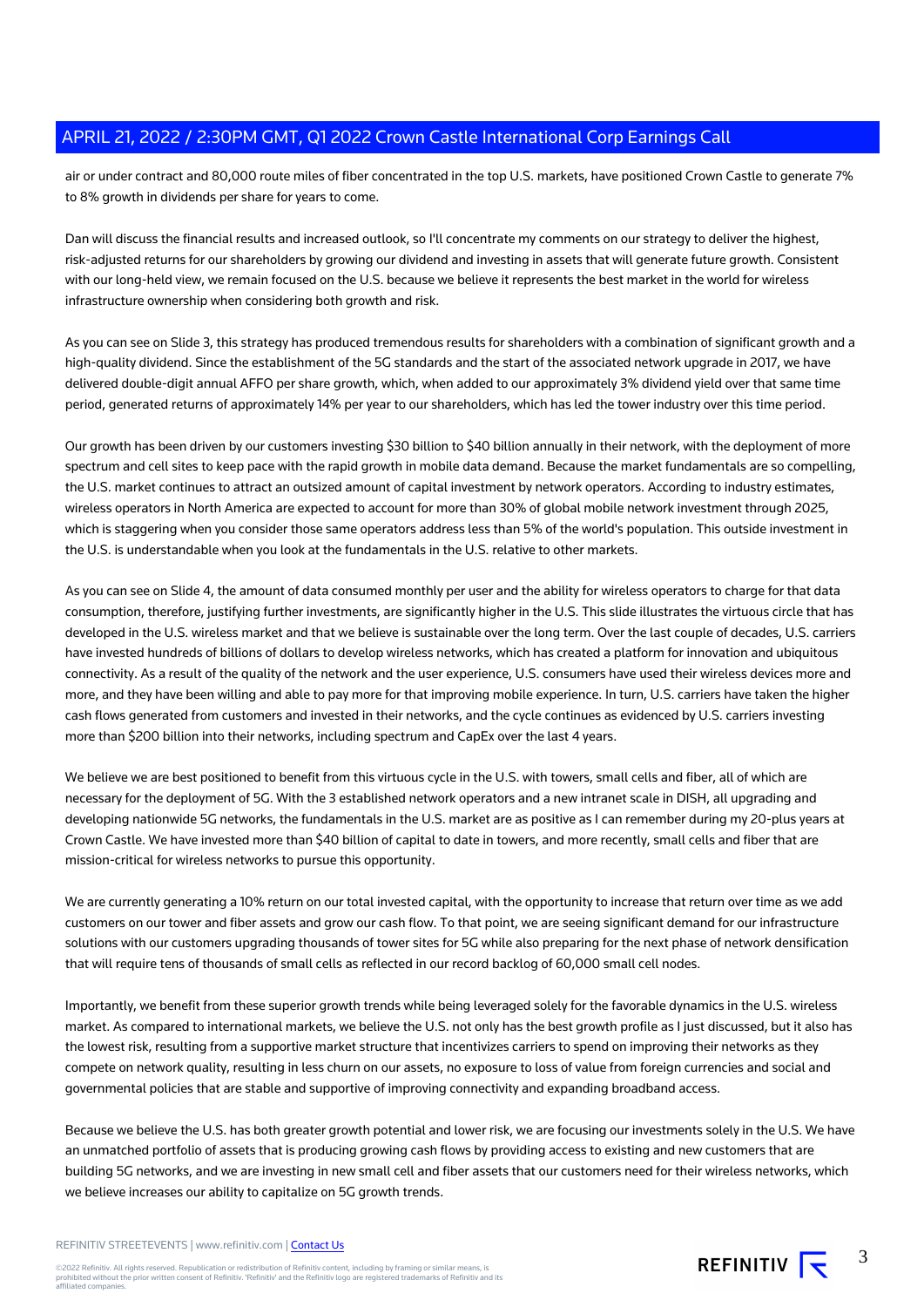As a result of these actions, I believe Crown Castle offers shareholders a unique opportunity to benefit from the deployment and development of wireless networks in the U.S. In the near to medium term, we expect to, once again, deliver the highest tower revenue growth rate in the U.S. with 6% organic growth, and we are preparing for an acceleration in small cell deployments beginning in 2023 following the recent inflection in demand from our customers.

Longer term, we believe we are the only communications infrastructure company positioned for the future of 5G networks that will require network densification with small cells at scale. By continuing to invest in small cell and fiber assets, we believe we will be able to extend the runway of 7% to 8% annual growth in dividends per share.

When I consider the durability of the underlying demand trends we see in the U.S. that provides significant visibility into the anticipated future growth for our business, the deliberate decisions we have made to reduce the risks associated with our strategy and our history of steady execution, I believe Crown Castle stands out as an excellent investment that will generate compelling returns over time. And with that, I'll turn the call over to Dan before we take some questions.

#### **Daniel K. Schlanger Crown Castle International Corp. - Executive VP & CFO**

Thanks, Jay, and good morning, everyone. As Jay mentioned, we are encouraged by the continued high activity levels we are experiencing, which are driven by our customers' 5G upgrade and densification initiatives.

Starting with our first quarter results on Page 5, we began the year on a very positive note, with AFFO per share growth of 9% and adjusted EBITDA growth of 22% that were driven by strong demand from our customers. As I mentioned last quarter, we are now reporting organic revenue growth exclusive of the impact of prepaid rent amortization or what we refer to as organic contribution to site rental billings.

In the first quarter, we generated 6% core organic revenue growth, driven by more than 9% from core leasing activity and contracted escalators, net of approximately 3% from nonrenewals. Revenues were also positively impacted by approximately \$15 million from items not expected to recur in 2022, with approximately \$10 million in fiber solutions and the balance in towers.

Turning to Page 6. I want to briefly walk through the increase to our full year 2022 outlook. As a result of higher tower activity levels, we are experiencing -- we are increasing our expectations for site rental revenues by \$40 million due to higher expected straight-lined revenues as well as increasing the expected contribution from our services business by \$20 million. These changes result in a \$60 million increase to adjusted EBITDA, while the outlook for AFFO remains unchanged because the higher straight-lined revenue does not contribute to AFFO, and the additional contribution from our services business is offset by a \$20 million increase in expected interest expense resulting from higher interest rates.

Turning to Page 7. Expected organic growth to site rental billings remains unchanged at 5% for the full year 2022, consisting of approximately 6% growth from towers, 6% growth from small cells and 3% fiber solutions growth. Because organic growth to site rental billings is a new metric, we have included a comparison of this metric to our previous organic growth in site rental revenues on Pages 10 and 11 of our supplemental materials.

Turning to the balance sheet. We finished the quarter with 4.8x debt to adjusted EBITDA, approximately 9 years of weighted average term remaining, a weighted average interest rate of 3% and 85% of our debt tied to fixed rates. We expect our discretionary CapEx to be approximately \$1.1 billion to \$1.2 billion for the year or \$700 million to \$800 million on a net basis when factoring in \$400 million of prepaid rent contributions from our customers. We are managing the balance sheet so we can continue to pursue investment opportunities consistent with our strategy that we believe will add to long-term dividend growth while reducing the overall risk profile of the business to further enhance the value created for shareholders over time.

With that in mind, we were able to opportunistically access the bond market during the first quarter to increase our financial flexibility while locking in attractive, long-term cost of capital. As a result, we finished the quarter with more than \$3 billion of available liquidity under our credit facility and only \$750 million of debt maturities over the next 18 months.

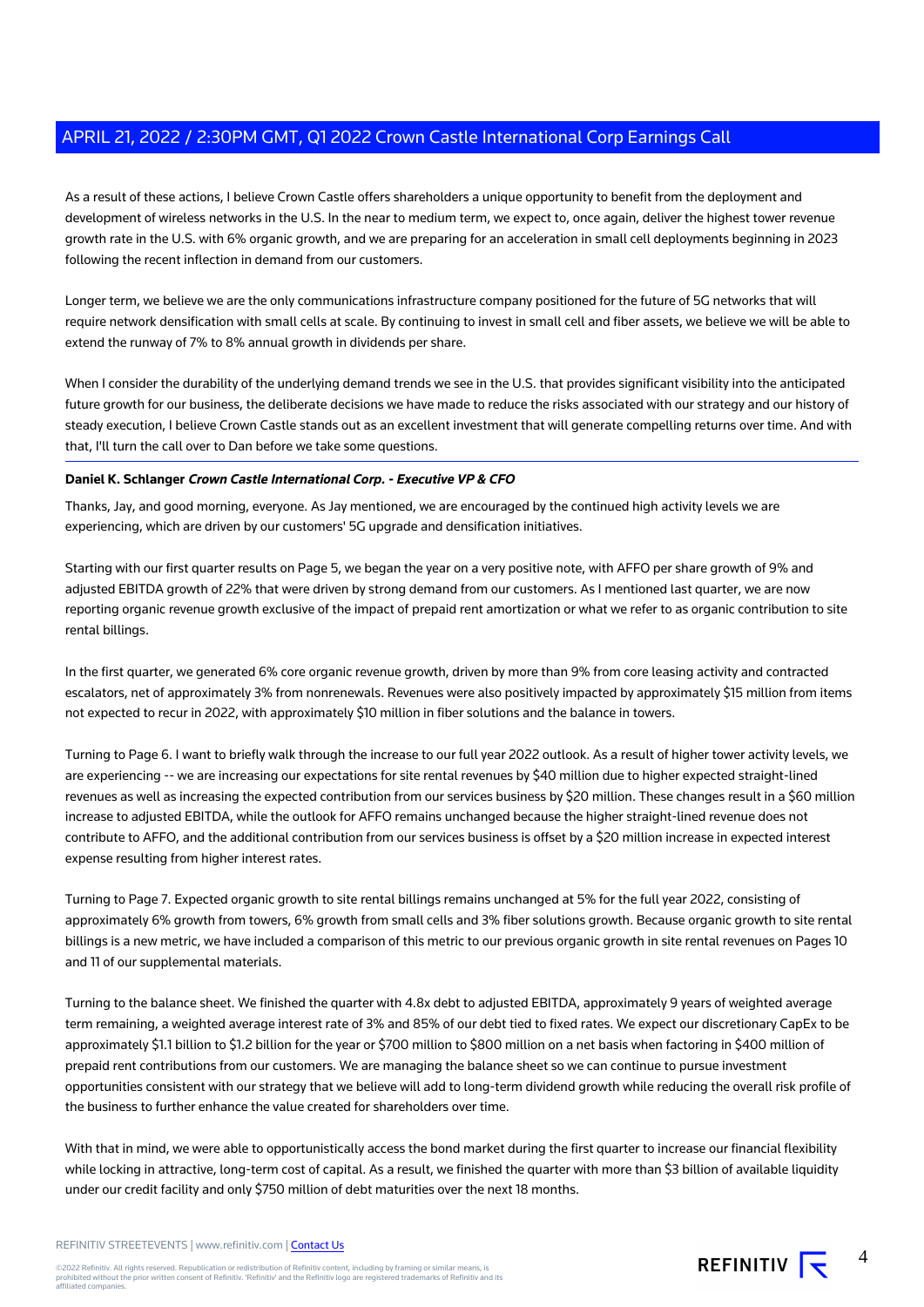So to wrap up, we have invested over \$40 billion in mission-critical network infrastructure assets in the U.S. to position ourselves to take advantage of the favorable growth and risk profile of the best market in the world for communications infrastructure ownership. We are excited about the demand we are seeing across our shared infrastructure offering as our customers deploy 5G at scale. We expect to, once again, generate industry-leading organic tower revenue growth in the U.S., and we believe our comprehensive set of solutions across towers, small cells and fiber, which are all necessary to build wireless networks, will allow us to deliver on our annual target of 7% to 8% growth in dividends per share.

And with that, Cody, I'd like to open the call to questions.

#### **QUESTIONS AND ANSWERS**

#### **Operator**

(Operator Instructions) We'll take our first question from David Barden with Bank of America.

#### **David William Barden BofA Securities, Research Division - MD**

So I guess the first one, Jay, since you called them out, DISH being a new carrier at scale, could you elaborate a little bit on what you mean when you say that -- I think that when we look at the national carriers, each probably spending something on the order of \$10-plus billion on the networks in the next year or 2. I'm wondering if you could give us a picture of kind of how you see DISH unfolding relative to them as a contributor to potential growth directionally in 2022, '23.

And then just, I guess, a question, Dan, on the \$15 million onetimer, you didn't call it out as a moving part in the AFFO guidance. I think that's because maybe that onetimer was already included in your outlook for 2022 when you set it. I wonder if you could kind of elaborate a little bit more on what it is and why it got called out now as opposed to not being called out previously.

#### **Jay A. Brown Crown Castle International Corp. - President, CEO & Director**

Thanks for the questions. On the first question around DISH, we have obviously seen a significant commitment from them as they've committed to go on 20,000 of our towers nationwide. So in terms of behavior, that's a significant number of our sites, nearly half the sites that we have in the U.S., they have a commitment to go on. So that's significant in terms of the scale of the commitment that they've made. And then as we look at the activity that we're working on them with, they're certainly behaving as a company that we would expect would get to nationwide coverage. So it's been a really long time in the U.S. since there has been a new nationwide deployment of a network from scratch, and the activity that we're seeing from DISH is consistent with their desire to build out nationwide.

#### **Daniel K. Schlanger Crown Castle International Corp. - Executive VP & CFO**

Yes. And David, to address the second question on the \$15 million onetime or nonrecurring in the first quarter. As I mentioned in the prepared remarks, it's \$10 million in the fiber solutions business and \$5 million in towers is related to network integration activities that are going on around T-Mobile and the Sprint consolidation. And we expected that to happen over the course of 2022, and it was therefore included in our guide. We just didn't expect it all to happen as quickly as it did and hit the first quarter. And the reason we called it out now is we didn't want people to think that, that was part of our growth that could be annualized for the year and then look like our year was going to be better than we expected it to be. So we wanted to make sure everybody understood that while it was expected for the full course of the year, we didn't want it to be a first quarter event that would be recurring every quarter and how people are thinking about 2022.

#### **David William Barden BofA Securities, Research Division - MD**

And Dan, just a quick follow-up. If I was looking at the new leasing guide, \$230 million to \$270 million now adjusted for the elimination of the amortization of upfront CapEx, is that midpoint \$250 million a good starting point for thinking about 2023? Or does that \$250 million have the \$15 million of nonrecurring stuff in it, and so the reality is it's actually \$235 million?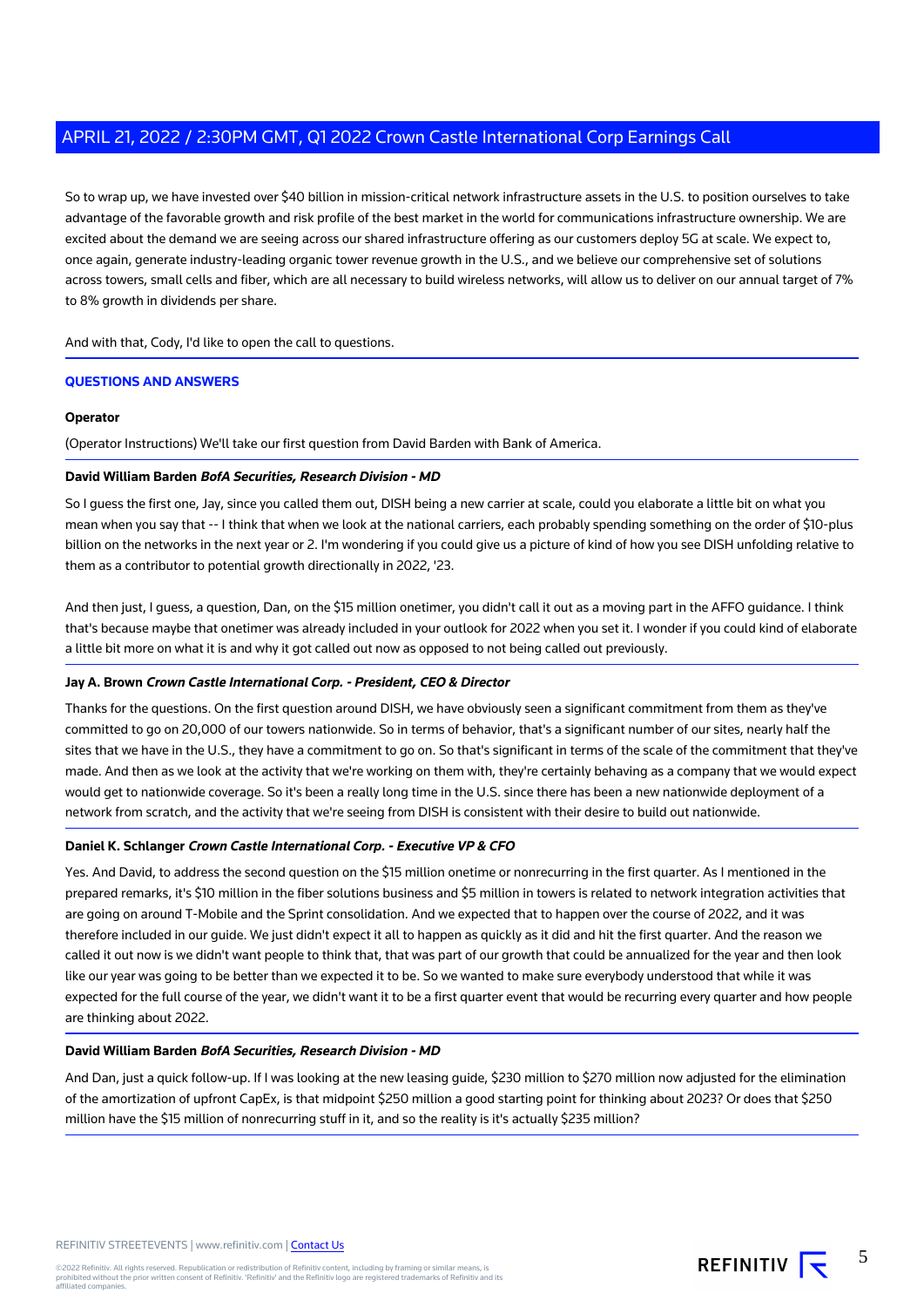#### **Daniel K. Schlanger Crown Castle International Corp. - Executive VP & CFO**

No. I think \$250 million is a good starting point for 2023. We have nonrecurring revenues in our business on a consistent basis. We just -so it's kind of a weird nomer, but they're just small. And so it's not something that we're going to call out every time we give the guidance. It's just in this particular case, we wanted to make sure that you understood that it happened faster. So it didn't really impact overall what 2022 is going to look like.

#### **Operator**

We'll take our next question from Simon Flannery with Morgan Stanley.

#### **Simon William Flannery Morgan Stanley, Research Division - MD**

There was a helpful chart looking at the U.S. in a global context. Perhaps just layer in the impact of fixed wireless. We saw some really good numbers out of T-Mobile earlier this week. Have you seen any change in behavior from the carriers about maybe accelerating densification to address that opportunity? And perhaps just a little bit more color on the capital raise and the comments about looking for incremental investment opportunities. How are you thinking about what you're going to be spending that on over the course of the year?

#### **Jay A. Brown Crown Castle International Corp. - President, CEO & Director**

On the first question around fixed wireless, we're certainly seeing the behavior of the carriers, and I've talked publicly T-Mobile did this week, as you mentioned, about the opportunity there. I would put that in the broader category of the speeds that we're seeing with 5G and the very low latency opens up the opportunity for a vast variety of new applications and innovation. And I think, ultimately, 5G -- this is where 5G becomes so important as a platform for future investment. And in order to fully realize the value of that, the applications have to come. And so fixed wireless, I think, is one of those applications that's using the 5G spectrum that's really pretty compelling, again, with the high speeds and the low latency of the network and what we'll be able to accomplish.

So it is a driver. And I think as we talk about things like the need for fiber in the network as well as small cells, network densification in order to get to that ubiquitous experience for the consumer is just critical. And so we think we're going to be through a multiyear growth and densification activity from the carriers as they build out 5G and then densify the network based on the expected growth in traffic that's coming across that network. So I think we're really well positioned for where they're headed and excited to see some of the early returns and applications that 5G is enabling.

On your second question around our capital spend, everything that we do goes through a really rigorous process internally of evaluating what we think the return on every dollar of capital is going to be. And so we're focused -- as we talked about in both Dan and my comments, the majority of the capital spending at the moment is focused around fiber and small cells in particular, as we're building small cells for the wireless carriers. We think it's going to remain in that category for a number of years to come. And we're evaluating those opportunities to invest in fiber and small cells around what we believe the long-term lease-up will be for those assets.

So picking the locations where we have a carrier committed to go initially as our anchor tenant and then choosing to go into places where we think there's going to be additional lease-up, and therefore, additional return on that capital, that will ultimately drive returns to our shareholders, much like what we've done in the tower business for years and years. So the way we're thinking about the capital spend and the opportunity is that it's growing, and we'll update you on the scale of that in the years to come. But as I mentioned in my comments...

#### **Simon William Flannery Morgan Stanley, Research Division - MD**

Is that an existing metros or in new metros?

#### **Jay A. Brown Crown Castle International Corp. - President, CEO & Director**

No. The majority of what we're doing now is still in the top 30 markets, the NFL markets. What we see at the moment is mostly opportunities in the top 50, top 100 markets in the U.S. As it expands beyond that, we'll just have to look at what the returns are in those markets and what the opportunity for lease-up is to determine whether or not it justifies capital investment.

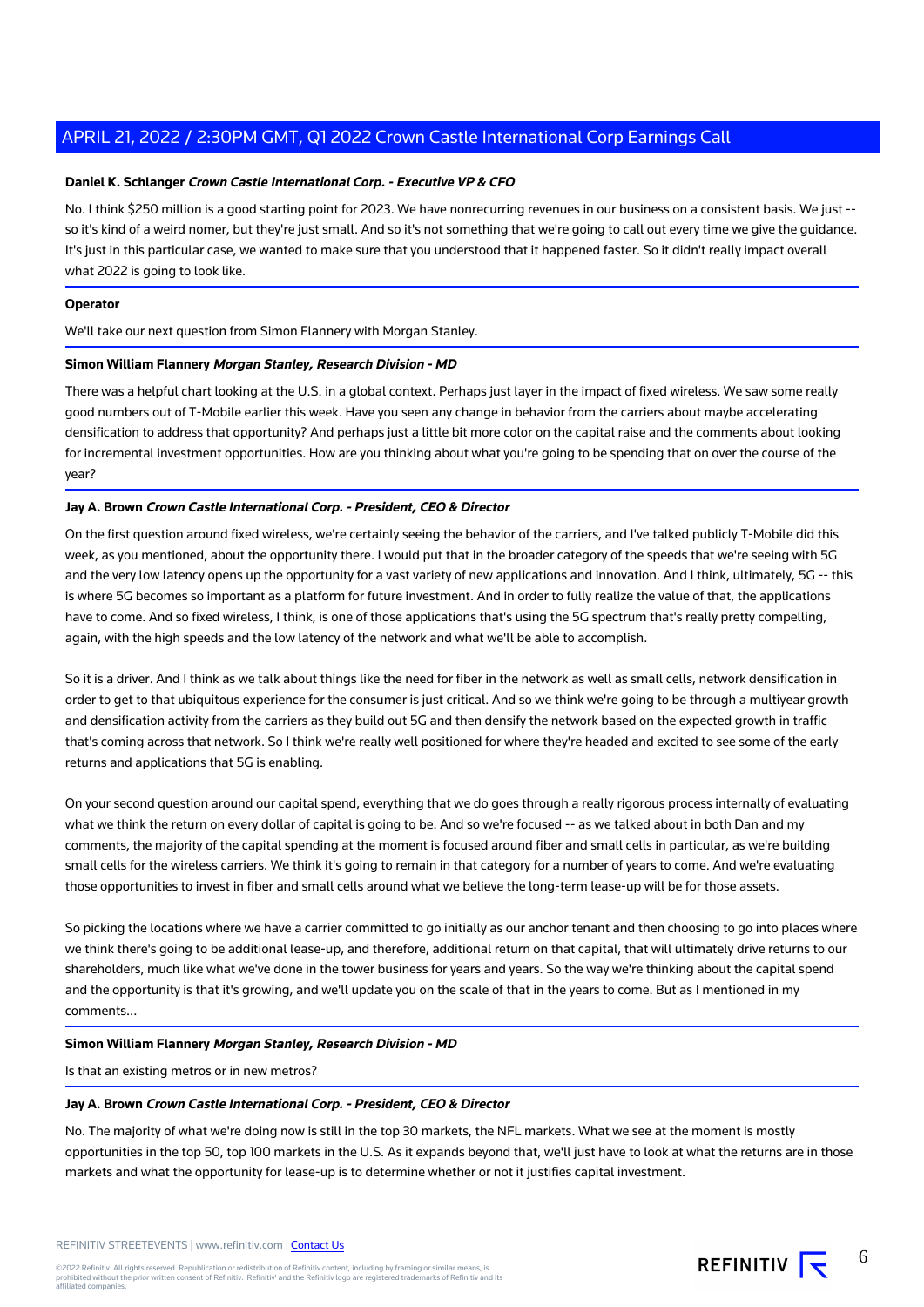#### **Daniel K. Schlanger Crown Castle International Corp. - Executive VP & CFO**

Simon, let me hit on one of the questions you asked on the capital raise itself. I think you were equating that with investment opportunities. We -- whenever we look at our balance sheet, we look at long term versus short-term, fixed versus floating, all those things. What we did earlier this year in the first quarter was term out some of the borrowings on our revolver by accessing long-term capital at a fixed rate. And that was -- and then part of that also was to pay down some debt maturities that were coming due in the next 12 to 18 months, just to prepare ourselves for a rising interest rate environment, not to prepare ourselves for incremental investments that we saw coming.

### **Operator**

We'll hear next from Matt Niknam with Deutsche Bank.

#### **Matthew Niknam Deutsche Bank AG, Research Division - Director**

So we've heard each of the national carriers, I know they're investing very aggressively right now, but I think each have telegraphed CapEx declines, either starting in 2023 or '24. So with that in mind, I'm just wondering how you think about Crown Castle's ability to continue delivering on that 7% to 8% AFFO per share growth target over the next several years in light of these, at least, contemplated CapEx clips that are coming? And then on the services strength that you called out and the increased outlook this year, just wondering if you can shed any light on whether it's a single carrier that drove the upside or whether the strength is a little bit more broad-based?

#### **Jay A. Brown Crown Castle International Corp. - President, CEO & Director**

Sure. Thanks for the questions. On the CapEx around network improvement, I think I would step back and look at what has been invested by the carriers. I made reference to the fact that over the last 4 years, they've invested over \$200 million -- \$200 billion in both capital spending for network deployment as well as the acquisition of additional spectrum. That's about half and half roughly between investment in new spectrum and investment in CapEx. And most of that spectrum that's been acquired has been acquired inside of the last 12 to 18 months.

So there's a significant amount of investment that the carriers have made in spectrum. And the absolute best environment for us as the infrastructure provider with the carriers is times when they have fallow spectrum, new spectrum and capital in order to deploy that spectrum. And so as we look at the long-term opportunities here for deployment of additional network resources by the carriers, we think the environment sets up really nicely for an extended period of time and a long runway of growth. And so when we look at our 7% to 8% growth in the dividend over the long term, we're obviously looking at a number of different scenarios as to how it plays out. But the length of time that we believe it will take as the carriers build out 5G is a very long period of time. So we think about it in terms of decades more than we think about it in terms of quarters or a year or 2. And so we think the environment sets up nicely for an extended period of time of us being able to build on our dividend growth of 7% to 8%.

I will mention, we talked about this last quarter just briefly here that we have -- in 2025, we have the tower churn of about \$250 million related to the T-Mobile agreement. And so in that 1 year, we do expect that the 7% to 8% -- we won't get all the way to 7% to 8% in that year. But other than that, in the environment that we're in, we think there's plenty of investment that will continue to run the network in order for us to be able to drive that 7% to 8% annually.

On your second question around services, it's broad-based. We're seeing an uplift in terms of activity around the tower business across the board from all of our carrier customers. And as I mentioned in my comments, the environment is very attractive with all 3 of them deploying and DISH in addition to that. So...

#### **Daniel K. Schlanger Crown Castle International Corp. - Executive VP & CFO**

Just wanted to clarify one thing. Jay said \$250 million in 2025. It's \$200 million. So before everybody starts to spin up on that, it's \$200 million. And there has been no change since we announced it last time.

#### **Jay A. Brown Crown Castle International Corp. - President, CEO & Director**

Thanks, Dan.

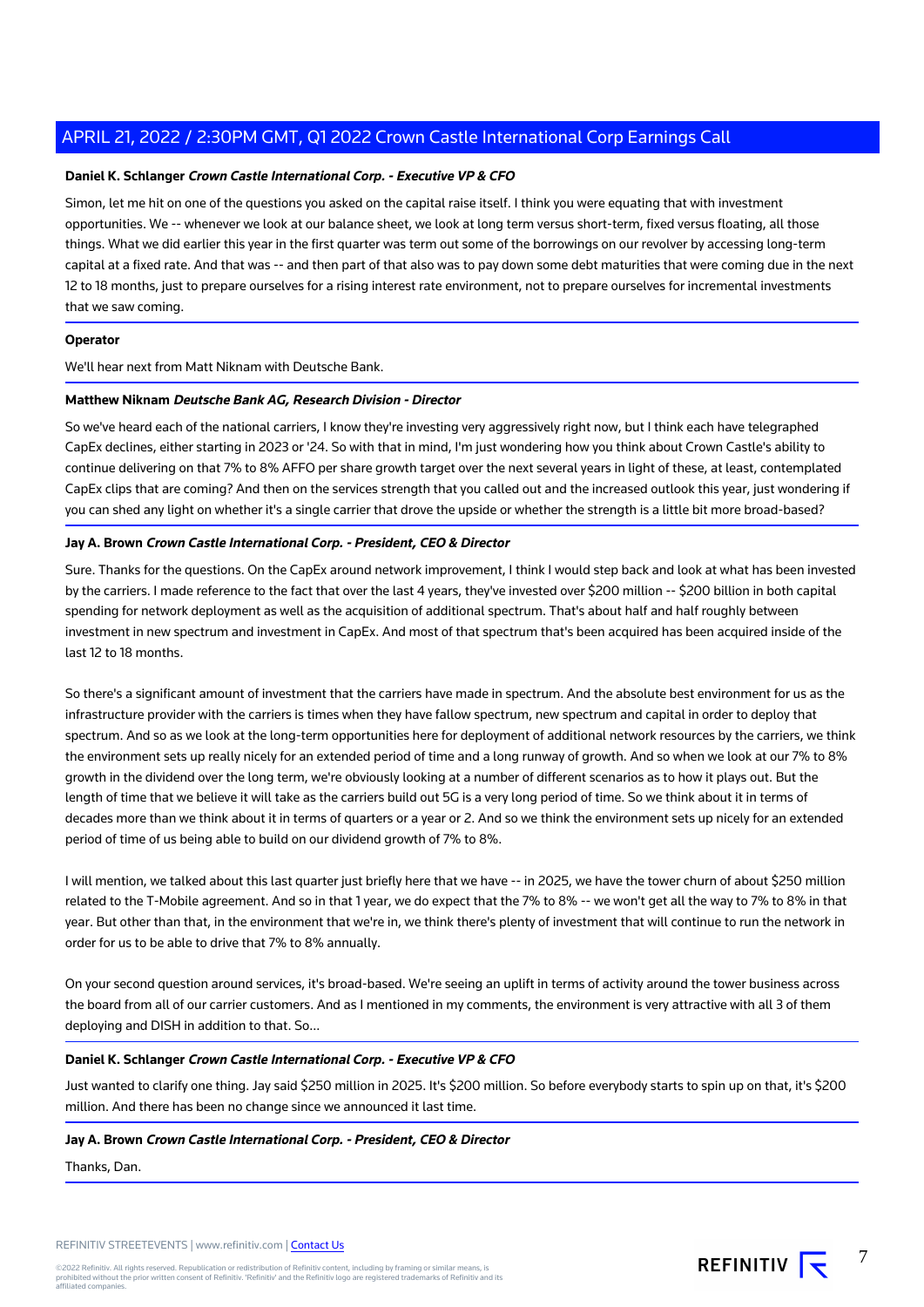#### **Daniel K. Schlanger Crown Castle International Corp. - Executive VP & CFO**

Yes.

#### **Operator**

We'll take our next question from Ric Prentiss with Raymond James.

## **Richard Hamilton Prentiss Raymond James & Associates, Inc., Research Division - Head of Telecommunication Services Equity Research & Research Analyst**

First, appreciate more disclosure in the supplement on the prepaid -- amortization of prepaid rent history on Page 18. It's an item I'm always interested in. Two questions along those lines. Obviously, amortization of prepaid rent had grown from '19 to '20 to '21. We're expecting it kind of flattish year-over-year from '21 to '22. It then shows drops in '23, '24, '25, '26. I assume part of that is just you don't have new contracts coming in. But are we thinking that the amortization of prepaid rent should drop down into more like the \$300 million to \$400 million level? Or is there new business expected maybe to come in that would keep it up elevated?

#### **Daniel K. Schlanger Crown Castle International Corp. - Executive VP & CFO**

Yes. Ric, I'll take that. First, I'm glad that you like the new disclosure. We do try to respond when people give us some of that input, and that's what you're seeing with this -- the concepts that we're throwing in now.

We do get new business, and therefore, get contributions from our customers that add to prepaid rent amortization over time. It's just that we had so much of that historically, especially in our tower business, that the amount rolling off is bigger than the amount that's being added on, which is why you're seeing a reduction over time in prepaid rent amortization in those years that you're talking about. We do not anticipate spending enough money in our tower business to make up for that in those years just because the demand for the amount of increased activity on our towers isn't such that we would have that much capital to spend.

But that, I think, is just ultimately a sign of a really good business that people were willing to pay for all of the upgrades we did a long time ago. And what you're seeing now is a tremendous increase in the revenue and cash flow generation on the assets without any incremental capital going in, which is why you're seeing the returns and yields on the tower business growing as fast as they are on a year-over-year basis.

## **Richard Hamilton Prentiss Raymond James & Associates, Inc., Research Division - Head of Telecommunication Services Equity Research & Research Analyst**

Okay. And the line of no good deed goes unpunished, any thoughts of being able to break out that amortization of prepaid rent then between tower and small cell, fiber as you think about into the future to help us kind of model the different segments and your growth rates.

#### **Daniel K. Schlanger Crown Castle International Corp. - Executive VP & CFO**

Yes. And as you know, we do it on an actual basis to try to give you a lot of sense for what that is. And we -- as we've talked about now with the concept of billings as opposed to revenues and then putting the prepaid rent amortization into other, you can get a lot of that information. We give a lot of that information for the current year. We're not going to break it out for every year going forward.

## **Richard Hamilton Prentiss Raymond James & Associates, Inc., Research Division - Head of Telecommunication Services Equity Research & Research Analyst**

Okay. Related question, the prepaid rent received, I think you called out you're expecting it probably to be about \$400 million this year. Any thoughts into the future -- just not asking for an actual forecast, but '18 and '19, it was more like \$600 million. Now it's in the \$400 million range. Any thoughts on where that might head over time? Is \$400 million a better number? Is \$600 million a better number as you think about what that contribution back to you might run at?

#### **Daniel K. Schlanger Crown Castle International Corp. - Executive VP & CFO**

As Jay mentioned earlier, a lot of the capital that we're spending right now is on our fiber and small cell business, and therefore, a lot of the contribution is happening in that business. As we ramp up, the nodes that we'll be putting on air, we've talked about it will likely lead

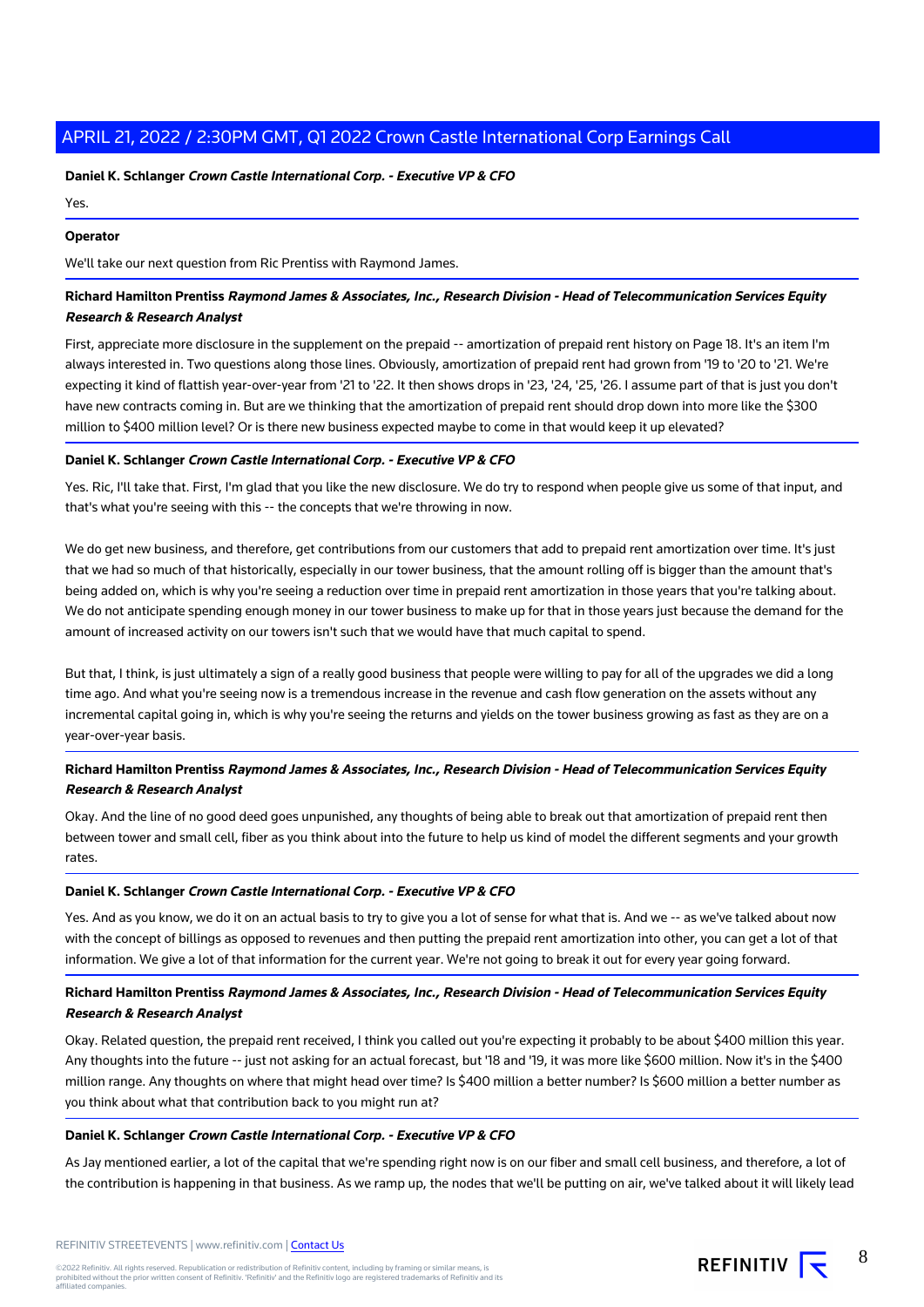to an increase in the capital that's associated with that. And I think that would potentially come with additional capital contributions. So I can't tell you that \$400 million is the right number or \$600 million is the right number because it's really going to depend on how quickly those -- that capital ramps up and how much we're going to get back from our customers. But there's no set level that I would say is something that you can expect. It's really tied to the amount of capital that we're spending to invest in our assets.

## **Richard Hamilton Prentiss Raymond James & Associates, Inc., Research Division - Head of Telecommunication Services Equity Research & Research Analyst**

#### Makes sense. One more for me...

#### **Jay A. Brown Crown Castle International Corp. - President, CEO & Director**

Yes. Ric, I know you...

**Richard Hamilton Prentiss Raymond James & Associates, Inc., Research Division - Head of Telecommunication Services Equity Research & Research Analyst**

#### Yes, go ahead, Jay.

#### **Jay A. Brown Crown Castle International Corp. - President, CEO & Director**

Yes. I was just going to go back up to a 40,000-foot level when we think about straight lining the benefit of receiving some of the upfront capital from the customers and how we how we think about it. That upfront capital from customers ultimately is in essence offsetting our CapEx demand in any given year. And one of the reasons why when we talk about the story and what we think the long-term prospects of the business are, we spend so much time talking about the dividend per share growth because we're looking at the cash flow capability of the entire enterprise over a long period of time.

And so as we think about managing capital, investment of capital, the questions that you're asking are in essence like an offset to the initial investment that we make. And then we're thinking about what is that going to mean over a long period of time in terms of actual cash receipts in future periods and what are the impacts of that of dividends. And so we're providing the disclosure, I think, to try to help everyone reconcile from the financial statements through the metrics. But as we talk about it and think about what the opportunity for return is, we tend to go back all the way down to the bottom line of dividends because we think it's the best predictor of what long-term shareholder value creation is and moves us away from trying to do all of the ins and outs.

## **Richard Hamilton Prentiss Raymond James & Associates, Inc., Research Division - Head of Telecommunication Services Equity Research & Research Analyst**

Makes great sense. We love cash. We love returns. We love dividends. Last one quick one probably on me is the interest rate update as far as interest expense up by \$20 million versus prior guidance. What's your assumption now baked into -- what do you assume interest rates are going to be that trigger that? Or what was the delta that caused that change? And obviously, interest rates continue to be fairly volatile.

#### **Daniel K. Schlanger Crown Castle International Corp. - Executive VP & CFO**

When we -- the assumption is the forward LIBOR curve. And what that impact really is, is the 15% of our debt that is floating rate debt and how much that LIBOR curve impacts that 15%. So when we gave guidance in October to now, that LIBOR curve is up between 100 and 150 basis points.

## **Operator**

We'll hear next from Jon Atkin with RBC Capital Markets.

#### **Jonathan Atkin RBC Capital Markets, Research Division - MD & Senior Analyst**

A couple of questions. One is you kind of beat estimates on core leasing revenues, but absent the straight-line adjustments, you kind of maintained the guidance. So I just wondered what leads to kind of your parent incremental caution on the rest of the year for site leasing.

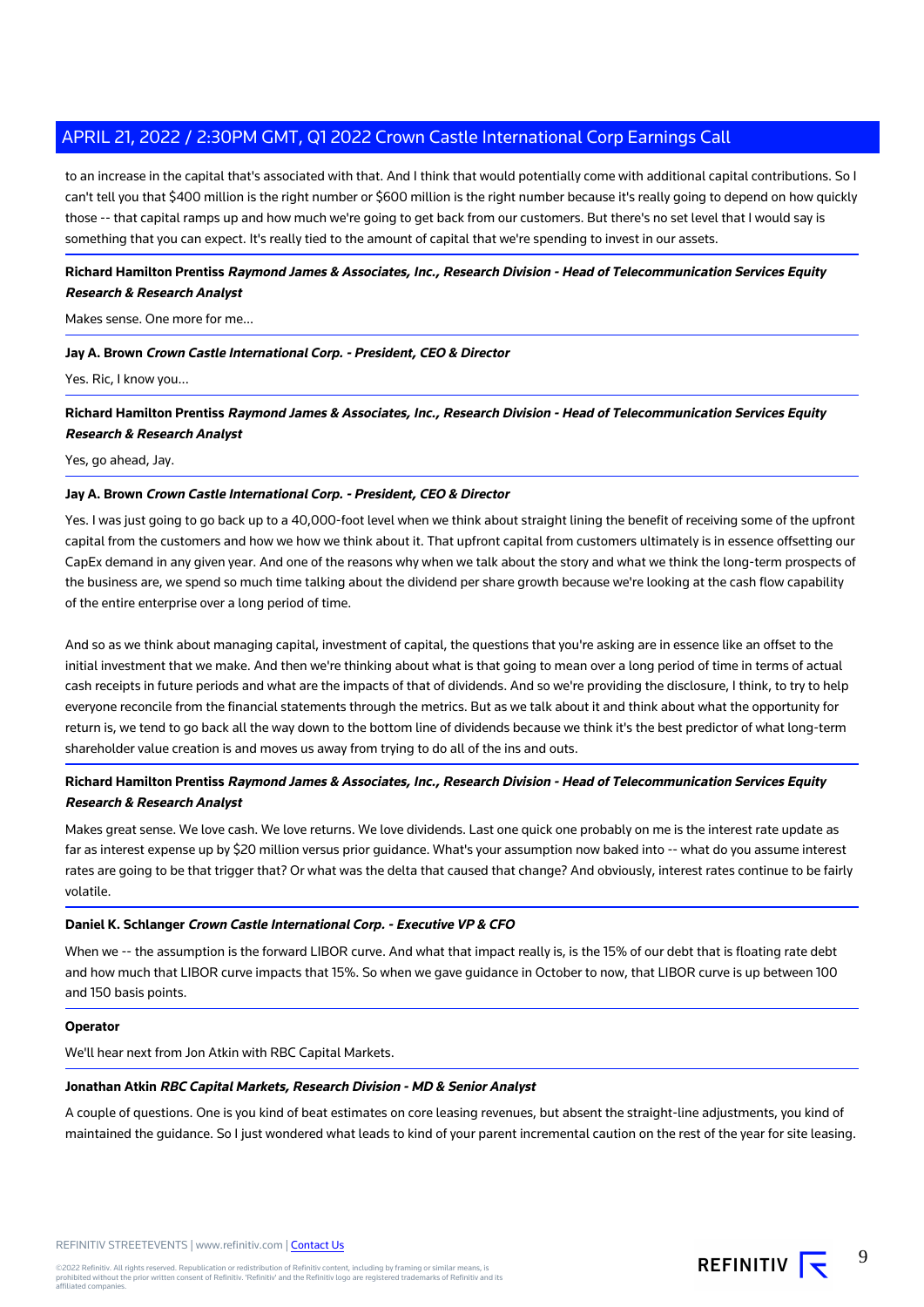And then the second question is, as we think about fiber solutions, so ex small cells or just kind of classic fiber light tower and those sorts of revenue streams, what are the -- how is that trending? How is your outlook difference in terms of things that you see greater opportunities for and maybe areas where you don't see as much growth ahead?

#### **Daniel K. Schlanger Crown Castle International Corp. - Executive VP & CFO**

Yes, Jon, I'll take the first one. I'm not sure I got the full extent of your question. So if I don't answer it directly, will you just ask it again? But we kept the core leasing going forward because we think that the demand in our business is going to be very similar to what we anticipated in October. The beat in the first quarter was mostly due to those nonrecurring items, which is why we called them out. If you remove that from the tower business, the growth in site rental billings was around 6% for the quarter, and that's what we're expecting for the year. So I don't think there's a change in that at all. And it will result in kind of similar growth in the tower business going forward as the year lays out. Did that answer your question?

#### **Jonathan Atkin RBC Capital Markets, Research Division - MD & Senior Analyst**

In terms -- putting percentages aside, but looking at the volume in dollars of the amount that you beat, even if you were to include the onetimers, it seems like that would flow through to your outlook going higher. But absent straight-line adjustments, your outlook stayed the same. So within dollars, not percentages, I'm not nitpicking here, but it does appear that implicitly, the guide is just a bit more cautious.

#### **Daniel K. Schlanger Crown Castle International Corp. - Executive VP & CFO**

Yes. I actually think the guide is not cautious. We're really excited about the level of activity that we see coming in and the growth that we're seeing in our business. And what we've talked about is an industry-leading growth in the tower business.

We don't guide on a quarterly basis. So it's hard to reconcile to the number you're talking to. But -- and the reason we don't guide to a quarterly basis is that we really do think about this business, as Jay talked about, in terms of decades, not quarters. So the best we can get to is about a year.

And what we're seeing, again, is just a robust level of activity that's leading to tower-leading growth. And we're -- we actually don't feel like it's conservative. We feel like it's a really good outlook going into 2022, and we're maintaining it because we see that activity level continuing.

#### **Jay A. Brown Crown Castle International Corp. - President, CEO & Director**

Yes. On your second question, Jon, around -- I'm sorry, did you want to ask Dan another question on that?

#### **Jonathan Atkin RBC Capital Markets, Research Division - MD & Senior Analyst**

No, no, fair point. And then I was going to listen to you. Sorry to interrupt, go ahead.

#### **Jay A. Brown Crown Castle International Corp. - President, CEO & Director**

No worries. On your second question around what we're seeing from a fiber solution standpoint, we continue to think that we'll grow that business in and around that 3% level on a year-over-year basis. We've seen good opportunities in the space, and I feel like the team has done a great job continuing to run that business well. And it creates a great base of assets as we've seen for us to be able to add small cells to those assets.

And so back to my comments earlier around the way that we think about capital spending, that fiber investment that we've made, both in terms of acquisitions as well as what we've built, is based on what we believe will be future lease-up for small cells. And the activity that we've won thus far as well as activity that we see the carriers investigating that will lead to future business, we believe, looks like the assets are really well positioned for that. So business is performing well, and the opportunity for lease-up is intact.

#### **Jonathan Atkin RBC Capital Markets, Research Division - MD & Senior Analyst**

Anything -- and then lastly, anything on MLAs to sort of call out as things kind of roll off? Or just anything in general around MLAs that you've announced in the past we should be mindful of that might change in the future?

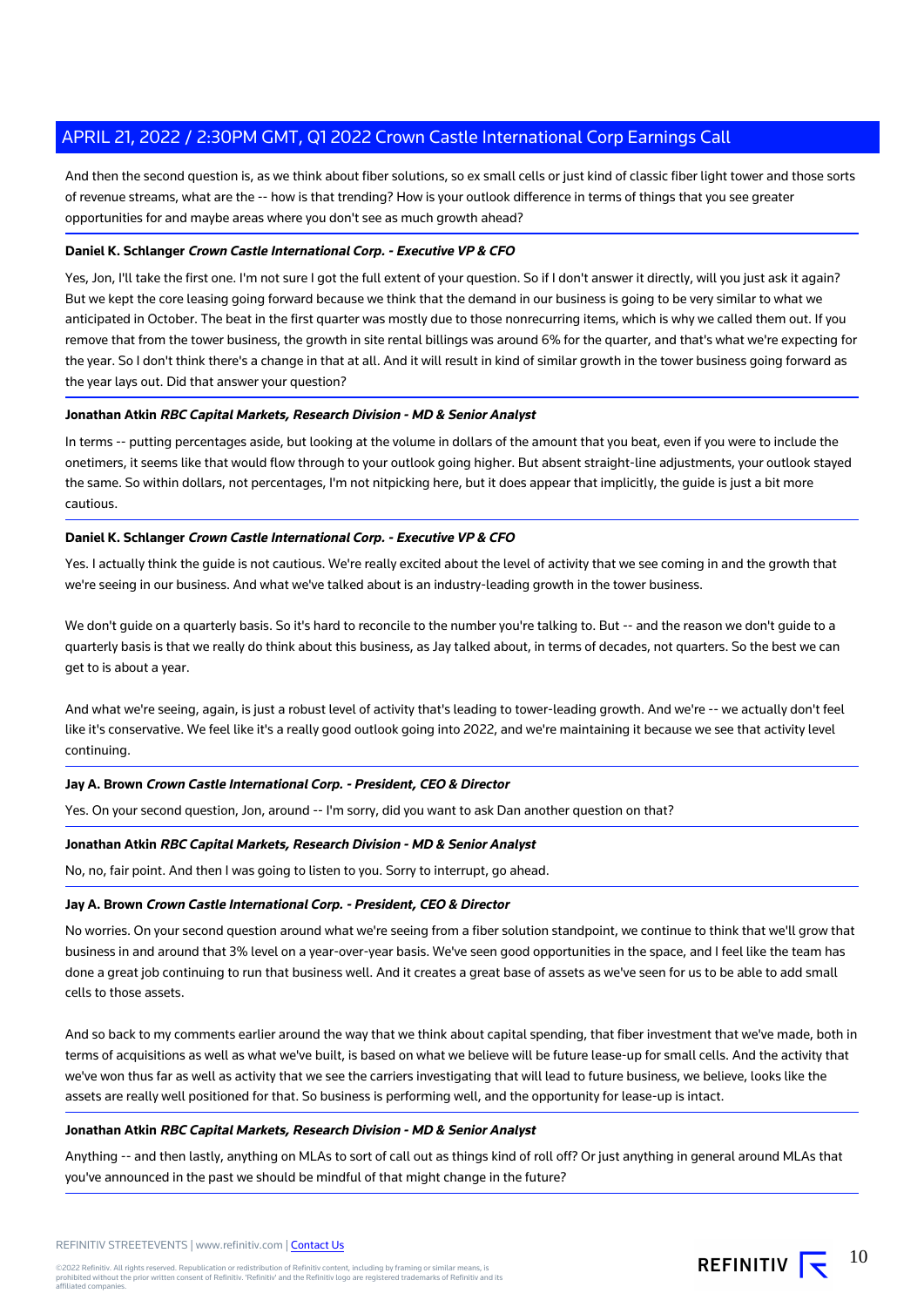#### **Jay A. Brown Crown Castle International Corp. - President, CEO & Director**

There's nothing to call out in the quarter or that we believe will be in the guide for 2022.

#### **Operator**

We'll take our next question from Nick Del Deo with MoffettNathanson.

#### **Nicholas Ralph Del Deo MoffettNathanson LLC - Senior Analyst**

Jay, you mentioned in your prepared remarks that scaling your small cell deployment capabilities to get from 5,000 nodes a year to 10,000 plus in the coming years is really a focus for you guys. Can you talk about some of the specific steps you need to take and the areas you need to beef up to build up that deployment capability? And maybe comment a bit on the degree to which any associated costs are baked into your '22 outlook.

#### **Jay A. Brown Crown Castle International Corp. - President, CEO & Director**

Sure. Part of the scaling activity, frankly, is us going ahead and doing work in this year for nodes that we will turn on next year. And so it's a reference to the activity that's ongoing while the nodes won't turn on in calendar year 2022. The work that we need to do in order to prepare to turn them on in '23 is under -- is already underway, and we feel good about our ability to get above that 10,000 nodes in 2023 and for years beyond that.

We believe, generally speaking, that the scale of folks that we have in the organization are sufficient to meet the backlog that we have currently. Should that grow beyond and accelerate even further, we'd have to revisit the cost structure. But in general, we believe the cost structure, as laid out in the guidance, is sufficient to handle that level of volume.

#### **Nicholas Ralph Del Deo MoffettNathanson LLC - Senior Analyst**

Okay. Okay. Great. And then you have a prepaid rent question kind of to follow up on what Rick was asking about earlier. When do you typically receive prepaid rent for small cells relative to the on-air date? And do the large small cell contracts you've signed over the past year or so contemplate prepaid rent contributions consistent with history? I'm just trying to understand how prepaid rent for these new nodes is going to flow through your financials as the installation cadence picks up?

#### **Jay A. Brown Crown Castle International Corp. - President, CEO & Director**

And generally speaking, the prepaid rent would be received in and around when they're installed. So when we're counting them as on-air in the metrics that we're giving you, the prepaid rent would come in commensurate with that.

In terms of how we structure the recent agreements and what we're seeing, we haven't seen any change in the pricing of the way that we've transacted with carriers. Keep in mind that generally, these things are priced on a return basis, and we've seen the pricing hold over the many years that we've been in the business now. The pricing in the new nodes that we've recently contracted is consistent with that.

#### **Operator**

We'll take our next questions from Michael Rollins with Citi.

#### **Michael Ian Rollins Citigroup Inc., Research Division - MD & U.S. Telecoms Analyst**

Two questions, if I could. The first, in the past, the team has outlined that your tower locations skewed more urban, and that would be an advantage for colocation, whether it's C-band or DISH deployments. I'm just curious if you can give us an update on how that might be playing out through your financial performance and your leasing performance and if there's a way to quantify the advantage for Crown, whether it's timing or in share.

And then just as a separate topic, you have fiber, you have towers. Is there a path for Crown to take a more aggressive and active role in building out metro data centers or O-RAN hubs to go after carriers, clouds and enterprise for this emerging mobile edge compute opportunity?

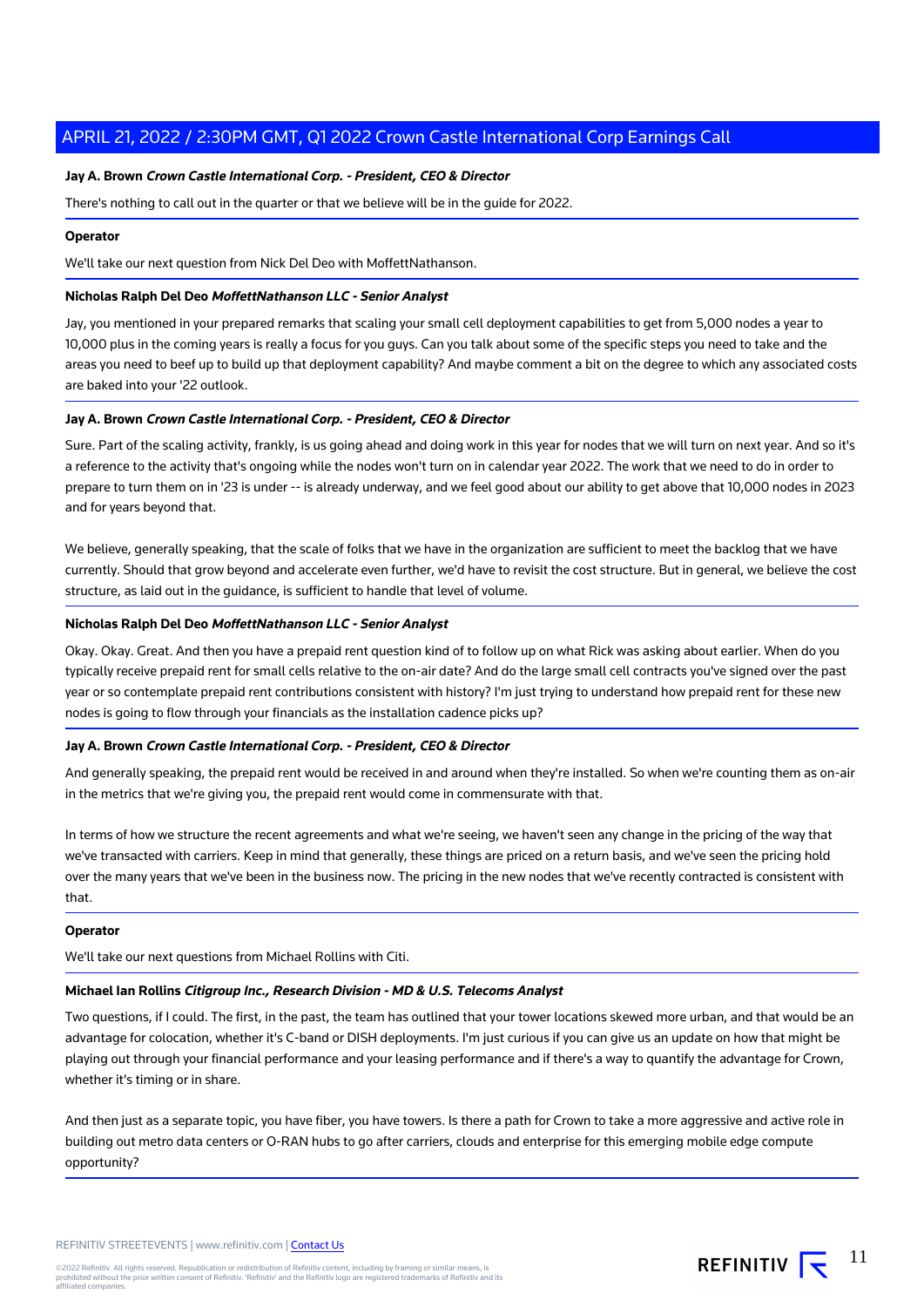#### **Jay A. Brown Crown Castle International Corp. - President, CEO & Director**

Sure. Thanks for the questions, Mike. On your first question, I think the activity as it has historically, whenever there's an upgrade to a new technology, it tends to -- the dollars tend to be spent in the areas that are the most densely populated in the U.S. first. And we've certainly seen that trend in -- as 5G has started to be deployed. I think that's one of the reasons why we have industry-leading tower revenue growth at 6%.

I also think it's indicative of what we're going to see on the small cell side. The vast majority of the investment that we've made in fiber and small cells has been in those top 30 markets in the U.S. It's the locations where we believe the vast majority of the capital will be going for the densification efforts, at least in the near to medium term. And over the long term, we think those assets, much like towers have in those urban areas, the investment will skew towards that urban activity and future densification. So some of the best assets are in those dense urban areas. We think we'll see a similar thing with fiber and small cells that we've seen historically with towers and are experiencing as we move into 5G already with the tower footprint.

On your second question, we certainly believe that there's an opportunity around edge data centers and have positioned ourselves several years ago with our investment in Vapor to take advantage of that opportunity. I would put that in the category of -- that's an upside case for us. If data traffic gets to the point where edge data centers become a meaningful component of the overall wireless network, an upside case in our investment in small cells and fiber. We did not underwrite that in our base case nor are we underwriting it day to day as we invest in fiber and small cells. But if you're a believer that ultimately, there's going to be so much data traffic in the network that these metro data centers or edge data centers are going to be necessary for wireless, we're going to be in the upside outcomes for our small cells and fiber.

And so we're certainly positioned well for that opportunity. And I would say, today, it seems more probable that, that's a likely outcome than what we would have said several years ago, but it's not in our base case underwrite as we think about what the growth and returns will be on the assets. But there are certainly some signs as referenced earlier in some of the questions -- in the question around fixed wireless that would suggest maybe that opportunity is growing and becoming more likely. And I would start first with the benefit we're going to get out of fiber and small cells as a result of that. And I think we're really well positioned vis-à-vis the fiber and our investment in Vapor to benefit if we get all the way to the upside cases where these edge data centers are necessary and critical components for the wireless networks.

#### **Operator**

We'll hear next from Phil Cusick with JPMorgan.

#### **Philip A. Cusick JPMorgan Chase & Co, Research Division - MD and Senior Analyst**

Just a summary, and I apologize if you [discussed] a few of these already. But as you think about the activity through this year, do you expect activity to be ramping through this year? It sounds like it. And then do you think that can be maintained next year? Or are there other carriers that are sort of going to be coming down, do you expect?

#### **Jay A. Brown Crown Castle International Corp. - President, CEO & Director**

Phil, as we think about any given year, and I think we've talked about some on the call as we've tried to point to some of the onetime items in the first quarter. When we think about the guidance and the outlook on an annual year-over-year basis because we think it's the best way to look at the business, as we get further into the back half of the year, maybe we can be a little bit more descriptive about the ramp in activity and what we're seeing is falling into the first half versus the second half of the year. But in general, this is shaping up to be a pretty normal year in terms of the way the activity is loaded into a calendar year.

I don't want to really get into giving guidance for 2023. We typically or historically have done that in October, and we would expect to do that again this year. So we're 2 calls away from giving you an outlook for 2023.

#### **Operator**

We'll take our next question from Sami Badri with Credit Suisse.

REFINITIV  $\overline{\mathbf{t}}$ 12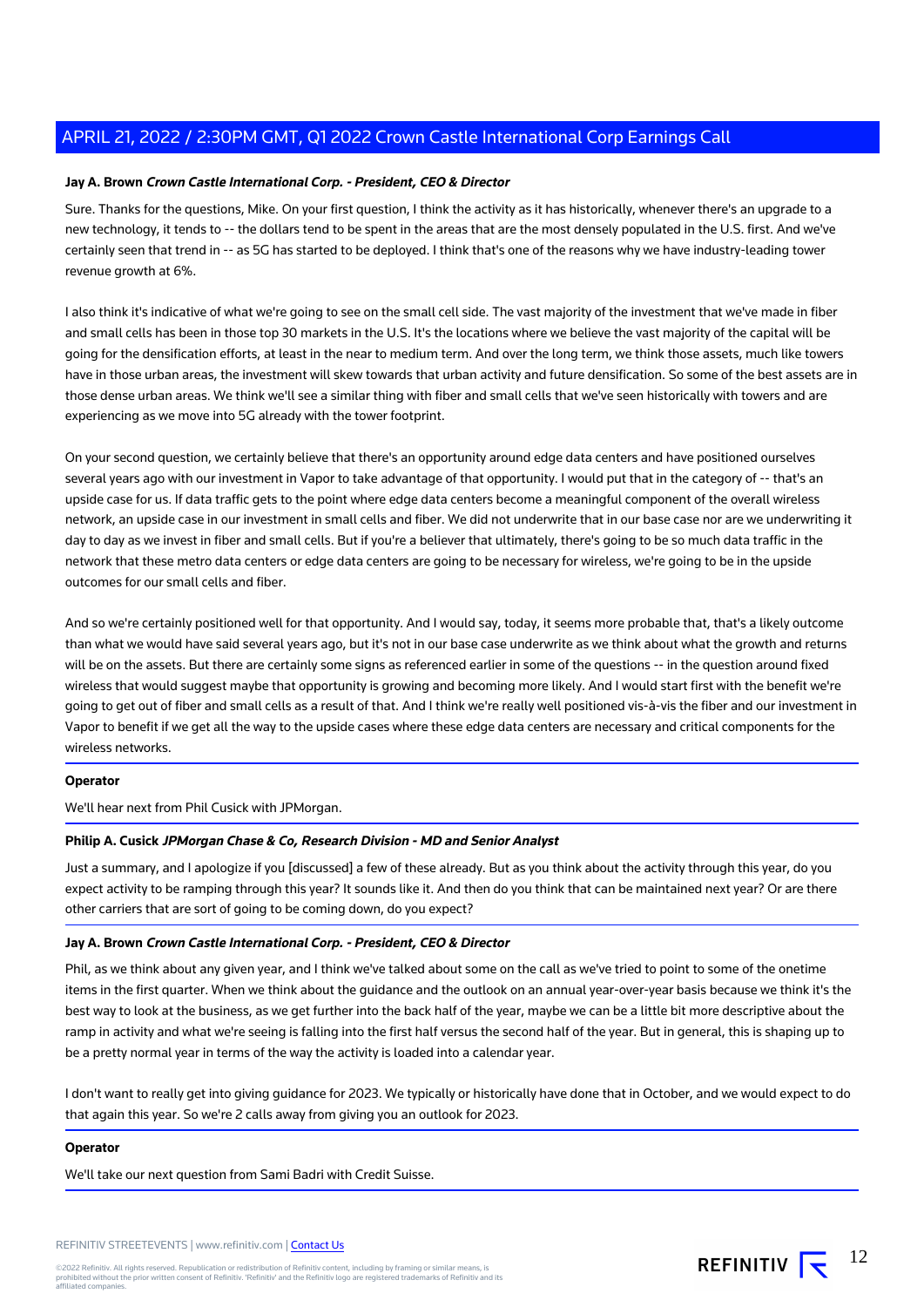#### **Ahmed Sami Badri Crédit Suisse AG, Research Division - Senior Analyst**

Could you provide any color on what level of activity that may be falling outside of your MLA structures with the carriers?

#### **Jay A. Brown Crown Castle International Corp. - President, CEO & Director**

Sami, there's always some of this activity that we're doing that will fall outside of the MLA structures. We talked about this a little bit last quarter. The carriers historically, as we've worked with them, will give us a base level of commitment of areas that they know for sure that they're going to deploy, but there's always activity -- has been historically always activity that has fallen beyond and outside of those agreements. So probably not going to get to the place where we reconcile that down to the agreements versus what we're actually seeing. But there is activity that falls outside of that both in the tower business, the small cell business as well as the services business. So we have more activity than was contemplated. As we talked about, that's continued to grow as we've gone into this calendar year, and excited about what the implications are to our results for the year.

#### **Ahmed Sami Badri Crédit Suisse AG, Research Division - Senior Analyst**

And then some of these MLAs were signed quite a bit -- quite some time ago. When you look at 2022 and 2023, is it becoming increasingly likely that there's a lot of business activity that falls outside of these MLA structures that I think the majority of the investment community actually thought was going to be more in scope to the MLAs? Has there kind of -- has there been a big change or at least something incremental than what a lot of maybe people internally at Crown have thought and have seen?

#### **Jay A. Brown Crown Castle International Corp. - President, CEO & Director**

I think I want to be careful. Again, we'll talk about 2023 guidance as we get into October. Broadly though, if you look at what's happening in terms of demand for 5G networks, the devices being available and the way consumers are using them, the benefit of lower latency and higher speeds are driving more traffic. And we think that is a trend that we will see continue for multiyears into the future. And it's what gives us confidence that our 7% to 8% growth in the dividend is going to continue for periods beyond just the near term.

So we think we've positioned ourselves in a place where we own the assets that are going to be necessary for that 5G deployment with both towers and small cells and certainly see opportunities that could drive beyond our 7% to 8% growth. But we'll wait until we get to those periods to start to give you more specific guidance around when and if that activity shows up.

#### **Operator**

We'll take our next question from Walter Piecyk with LightShed.

#### **Walter Paul Piecyk LightShed Partners, LLC - Partner & TMT Analyst**

Jay, I wanted to go back to your comments on, what do you call it, I guess, this is the traditional enterprise fiber stuff, fiber solutions, I guess, is what you call it. You talked about 3% growth, but it looks like growth was more elevated in the first quarter. Can you talk about kind of what the components are there? And are you just basically being conservative in terms of your 3% growth outlook? Or is my math just wrong?

#### **Jay A. Brown Crown Castle International Corp. - President, CEO & Director**

Your math is not wrong. We were elevated in the first quarter. Again, we give the guidance on an annual basis based on the timing of certain things, the ins and outs that happen over the course of the year. We mentioned last quarter that as a part of the -- some of the integration work, we would expect about \$10 million of churn in that business in the back half of the year. So that will have an impact on how the business runs for the balance of the year and will bring us back into a little bit lower. So that will be in the back half of -- we think it will be kind of midyear or back half of the year as we spoke to last quarter.

But all in all, the business is performing as we would expect in and around that 3% growth. And importantly, it becomes kind of a base of return and yield on that fiber asset that -- upon which we can add small cells. So proud of the team and how they've done managing the business. And most importantly, in terms of what drives the return on that asset over the long term, obviously, the small cells have started to show up in significant scale, and using that same fiber asset will drive the returns and the yield on the assets.

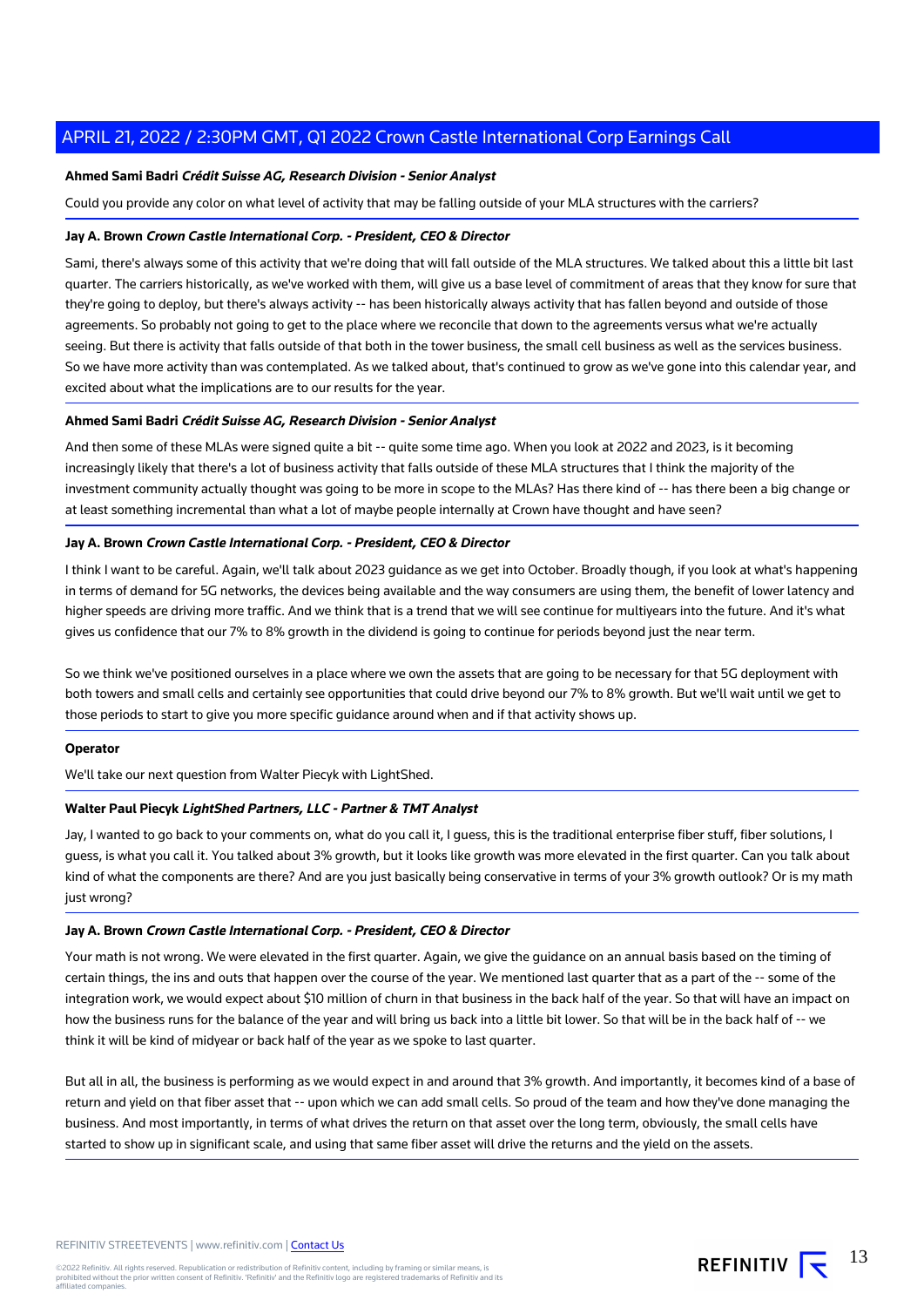#### **Daniel K. Schlanger Crown Castle International Corp. - Executive VP & CFO**

And Walt, the only other thing I would add to that is that there was -- sorry, go ahead.

#### **Walter Paul Piecyk LightShed Partners, LLC - Partner & TMT Analyst**

No, no, no, go ahead. Go ahead.

#### **Daniel K. Schlanger Crown Castle International Corp. - Executive VP & CFO**

The only thing I would add is that the \$10 million of onetime that we talked about in fiber solutions hit in the first quarter. If you back that out, I think that probably gives you a better baseline from which to do the math that you're talking about and see what the growth rate looks like. And you'll see that, that is closer to around that 3% than what -- just on the face of it, the numbers look like for the first quarter.

#### **Walter Paul Piecyk LightShed Partners, LLC - Partner & TMT Analyst**

Got it. And then when you just look at that business, just a qualitative question, are you seeing any interest from fiber overbuilders that -like smaller guys, private equity funded or venture funded, that are looking for some of your strengths in order to take fiber to the home? Has that been an element of your business that you've seen yet that's been picking up or is different than historically?

#### **Jay A. Brown Crown Castle International Corp. - President, CEO & Director**

I would say there are some opportunities where we can use our fiber as backbone for some of those builds that would go into places that would not be core to our business. We have seen some of those opportunities and have captured some of those. They're tangential really to the places where we would have fiber for government, enterprise, universities, the kind of the core of our fiber solutions business or the places where we would typically be building small cells. But our network can be a backbone component of the build into more residential areas, and we've seen some of those opportunities.

#### **Operator**

We'll take our next question from Greg Williams with Cowen.

#### **Gregory Bradford Williams Cowen and Company, LLC, Research Division - Director**

First one, just on small cells and the CapEx next year. How many new nodes are you building in 2022 and 2023? You mentioned the 5,000 installs and then the 10,000-plus installs, but how many new actual physical nodes versus colocation on existing nodes?

Second question is just on your MLA structure, in particular as it's concerned with Verizon. They're accelerating their C-band deployment. It looks like their BC category might come in a little sooner. Will you be able to recognize incremental revenues and EBITDAs from that? Or it's structured in the MLA where that sort of spend and that sort of higher activity is already baked in?

#### **Jay A. Brown Crown Castle International Corp. - President, CEO & Director**

On your first question, the nodes that we'll put on air in '22 and '23 are a mix of anchor build and colocations. And we'll get into -- as time passes, we'll continue to give you the CapEx update in both this calendar year and 2023. But I think for planning purposes, you should think about as a mix of activity as what we have done historically. And we've talked about this in prior quarters, but we would expect CapEx to ramp as we're ramping towards higher volume of activity.

One other thing, and I think you understand this, Greg, from the way you asked the question. But when we're talking about nodes, we're not making -- we're not distinguishing nodes that are the anchor-built node versus the colocated node. We would refer to both those, the initial node as well as the colocated node, as a small cell node. So those 5,000 would be a mix of both anchor and colocated nodes when we talk about 5,000 in 2022 and more than 10,000 in 2023.

On your second question around the MLA structure and the activity that we're seeing, that's probably a level of detail beyond what we want to go in terms of discussing the way customers are thinking about their builds and activity. Generally, I refer to my prior comments around there's a significant amount of committed activity over multiyears that we have from our customers, and we believe there will be activity beyond those committed levels that we'll see from the carriers as they build out their 5G networks.

REFINITIV  $\overline{\mathbf{S}}$  <sup>14</sup>

©2022 Refinitiv. All rights reserved. Republication or redistribution of Refinitiv content, including by framing or similar means, is<br>prohibited without the prior written consent of Refinitiv. 'Refinitiv' and the Refinitiv affiliated companies.